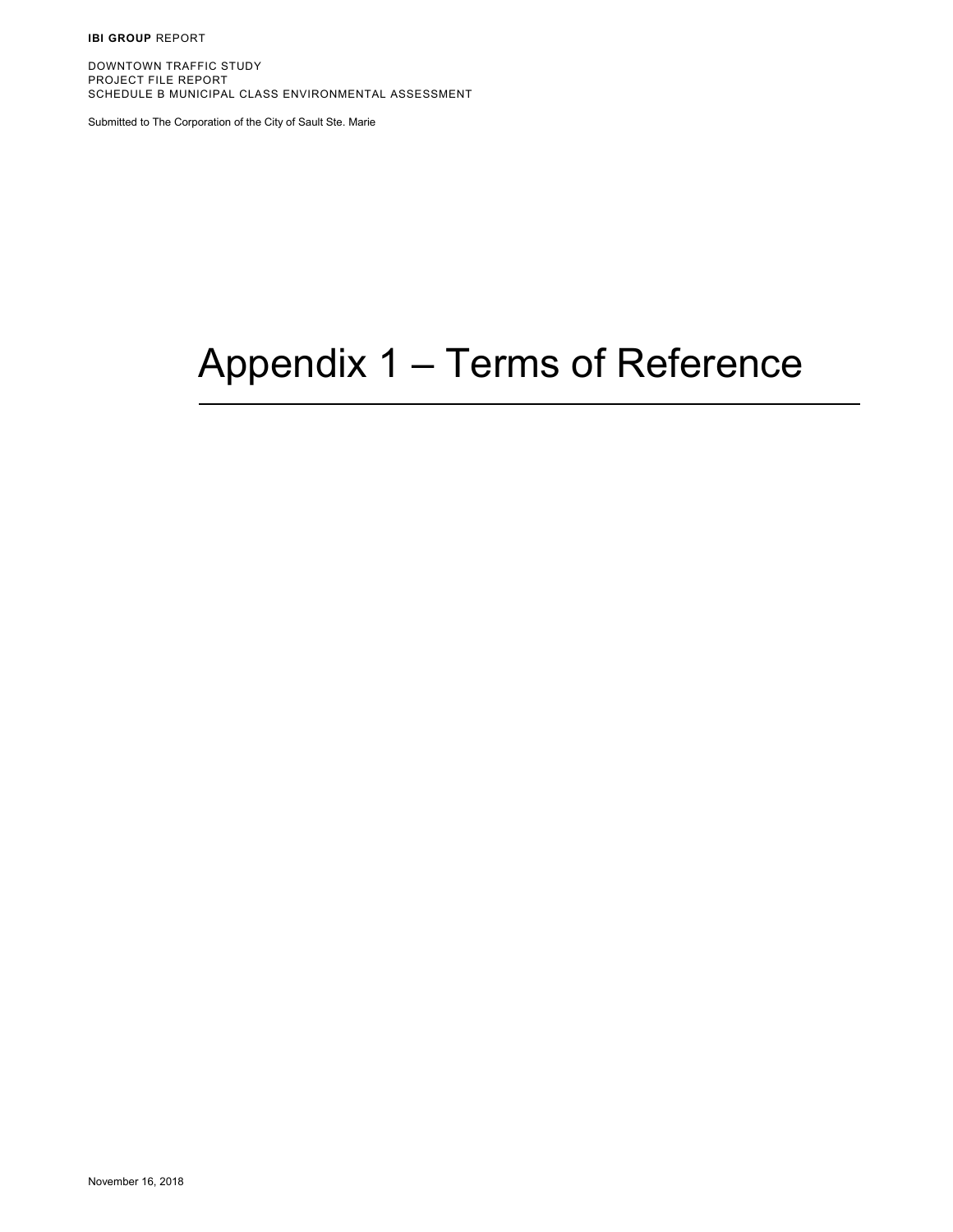

The Corporation of the City of Sault Ste. Marie 99 Foster Drive, Sault Ste, Marie, Ontario P6A 5X6 saultstemarie.ca | 705.759.2500 | info@cityssm.on.ca

# **Request for Proposal**

Engineering Services – Downtown Traffic Study **1.0 INFORMATION TO PROPONENTS** 

#### *1.1 Introduction*

The City of Sault Ste. Marie ("City") has two east-west one-way pairs of streets in its downtown core which include Bay Street with Queen Street and Albert Street with Wellington Street/Cathcart Street. There are also two north-south one-way pairs which include Pim Street with Church Street and Andrew Street/Gloucester Street with Gore Street. The north block of East Street from Albert Street to Wellington Street is also one-way.

The City is requesting proposals from qualified traffic engineering and urban design specialists to provide engineering services associated with a study to determine what, if any, changes should be made to these one-way traffic routes.

Services required for this project include a complete review of the road network in the downtown within the limits of Huron Street, Wellington Street East, Church Street and the river's edge including recommendations that consider cost and feasibility of converting streets from one-way to two-way.

#### *1.2 Date and Place for Receiving Proposals*

All proposals must be sealed and delivered to:

**The City of Sault Ste. Marie Engineering Division 99 Foster Drive – 5 th Floor Sault Ste. Marie, Ontario, P6A 5X6**

By the following date and time:

**Date: Wednesday, June 14, 2017 Time**: **11:00 a.m.** 

Proposals received later than the date and time specified will not be accepted.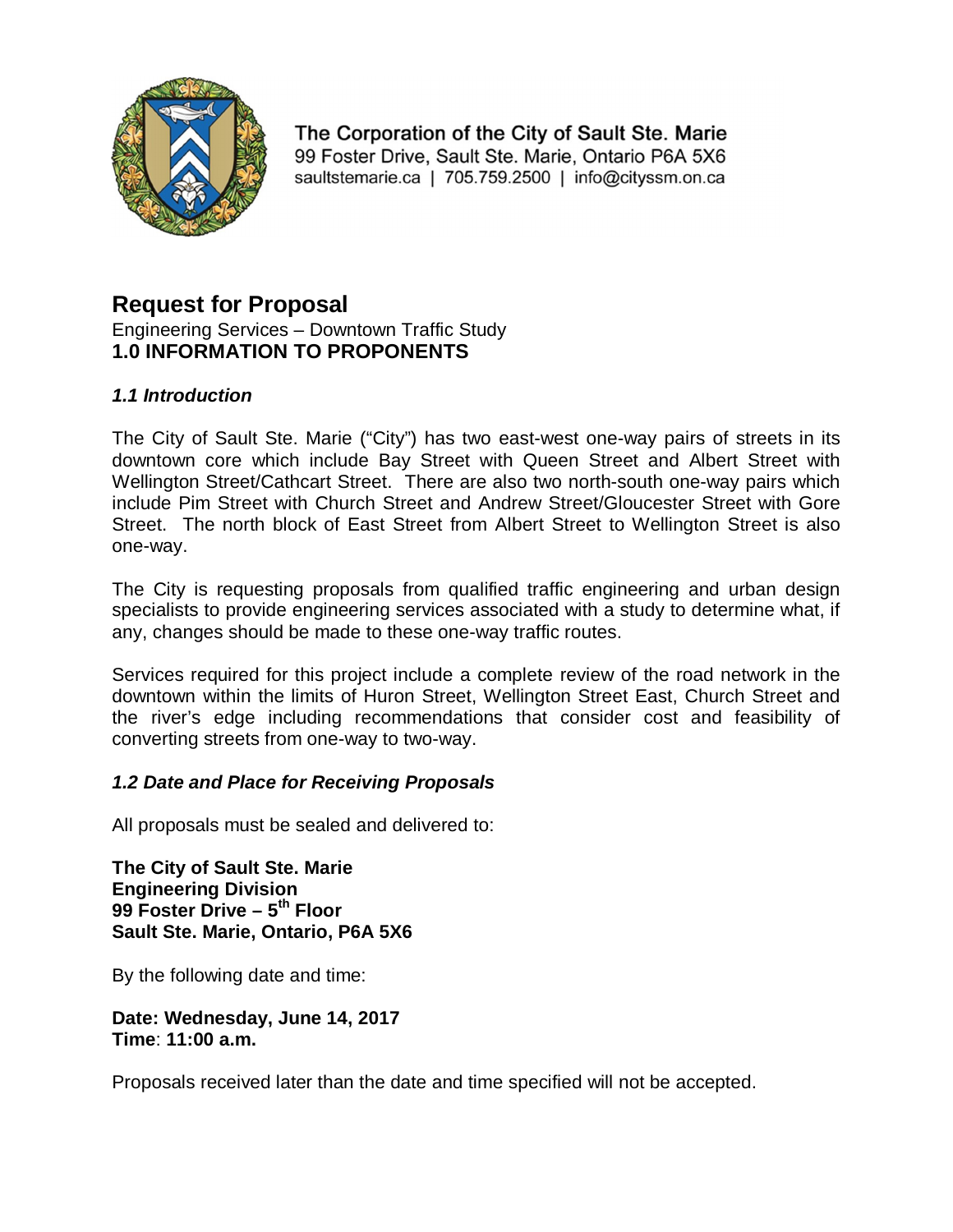The contact person for this RFP will be: **Carl Rumiel,** P.Eng Design & Construction Engineer c.rumiel@cityssm.on.ca or (705) 759-5379

It will be the proponent's responsibility to clarify any questions before submitting a proposal. A written addendum issued by the **City of Sault Ste. Marie** is the only means of changing, amending or correcting this RFP. In the process of responding to this RFP, the proponent should not utilize any information obtained outside this protocol.

#### *1.3 Errors, Omissions, Clarifications*

Any questions concerning the requirements or intent of this Request for Proposal, or identification of any errors or omissions should be addressed to Mr. Carl Rumiel, Design and Construction Engineer, telephone 705-759-5379, e-mail c.rumiel@cityssm.on.ca.

Proposals must be limited to twenty (20) pages, single sided including appendices.

#### *1.4 Withdrawal of Proposal*

A proponents will be permitted to withdraw its Proposal, unopened, after it has been deposited, if such a request is received by the City, prior to the time specified for the opening of Proposals.

#### *1.5 Informal Proposals*

Proposals which are incomplete, conditional or obscure, or which contain additions not called for, erasures, alterations, or irregularities of any kind, may be rejected as informal.

#### *1.6 Proposal Evaluation*

The successful consultant will be selected based on evaluation of the proposal utilizing a rating system which considers the requirements mentioned below. A committee composed of City staff will be used in the selection process.

- 1) Consulting team's ability outlining corporate profile in transportation planning, traffic engineering, municipal road design, urban design and Municipal Class Environmental Assessments;
- 2) Relevant past experience on similar projects;
- 3) Qualifications and experience of the Project Manager, senior engineers and key members of the project team, including sub-consultants, with the estimated number of days that they will be committed to the project;
- 4) Detailed proposed work program methodology;
- 5) A detailed schedule recognizing critical deliverables, progress meetings and timelines;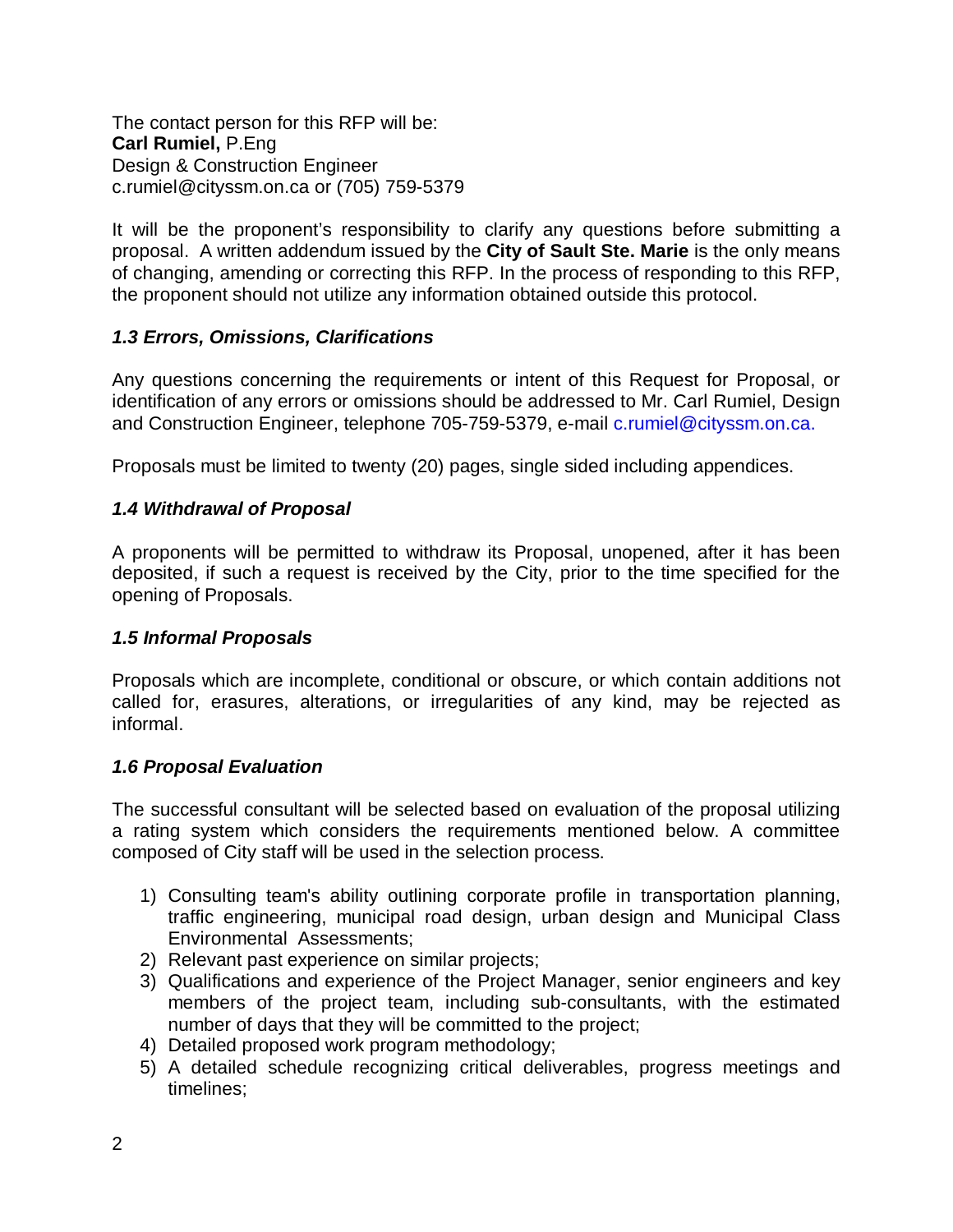- 6) A fee schedule indicating the name, role and rate of pay for each individual assigned to the project. The total cost of the engineering assignment shall be limited by a fee estimate, including travel disbursements, which the consultant will include in its proposal for all work up to and including the final completion of the EA. No further payment will be made above this figure unless authorized in advance by the City. The successful consultant will be required to enter into a standard MEA/CEO agreement for engineering services. These terms of reference will form part of that agreement. The City has budgeted approximately \$100,000 for this project;
- 7) Four (4) copies of the complete proposal submission must be received; and
- 8) Proponents are required to include a Letter of Introduction with the Proposal that states that the Signee is authorized to bind the Proponent to the contents of the Proposal including pricing.

The above list of criteria represents areas which are to be specifically addressed in the proposal. The evaluation process will not necessarily be limited to these areas. Other criteria not specifically listed above may also receive consideration. The order in which the criteria are listed does not indicate the weighting of the evaluation.

The City reserves the right, in its sole and absolute discretion to select a preferred Proponent with which to negotiate a final contract, terminate the proposal call or reject any and all Proposals. The City of Sault Ste. Marie will not necessarily select the proposal with the lowest price or any other proposal.

The City will endeavor to complete the evaluation process within a reasonable time frame. The City reserves the right to contact Proponents to seek clarification of the proposals, as submitted, to assist in the evaluation process. Interviews may be required.

#### *1.7 Conditions and Requirements of Work*

Proponents are required to submit proposals upon the conditions that they shall satisfy themselves by personal examination of the location of the proposed works, or by such other means, as they may prefer, as to the actual conditions and requirements of the work.

The successful Proponent and any Subcontractor (if applicable) is required to comply with the requirements of the City's Contractor Pre-Qualification Program prior to the start of onsite work on this Contract. These requirements include but are not limited to WSIB Coverage, Liability Insurance Coverage, Accessibility Training, and Safe Work Practices. Details regarding compliance with this requirement may be obtained by contacting Aldo Iacoe, Health & Safety Coordinator, telephone 705-759-5367 or by email to a.iacoe@cityssm.on.ca. Responsibility for compliance with this requirement by any Subcontractor is the responsibility of the successful Proponent.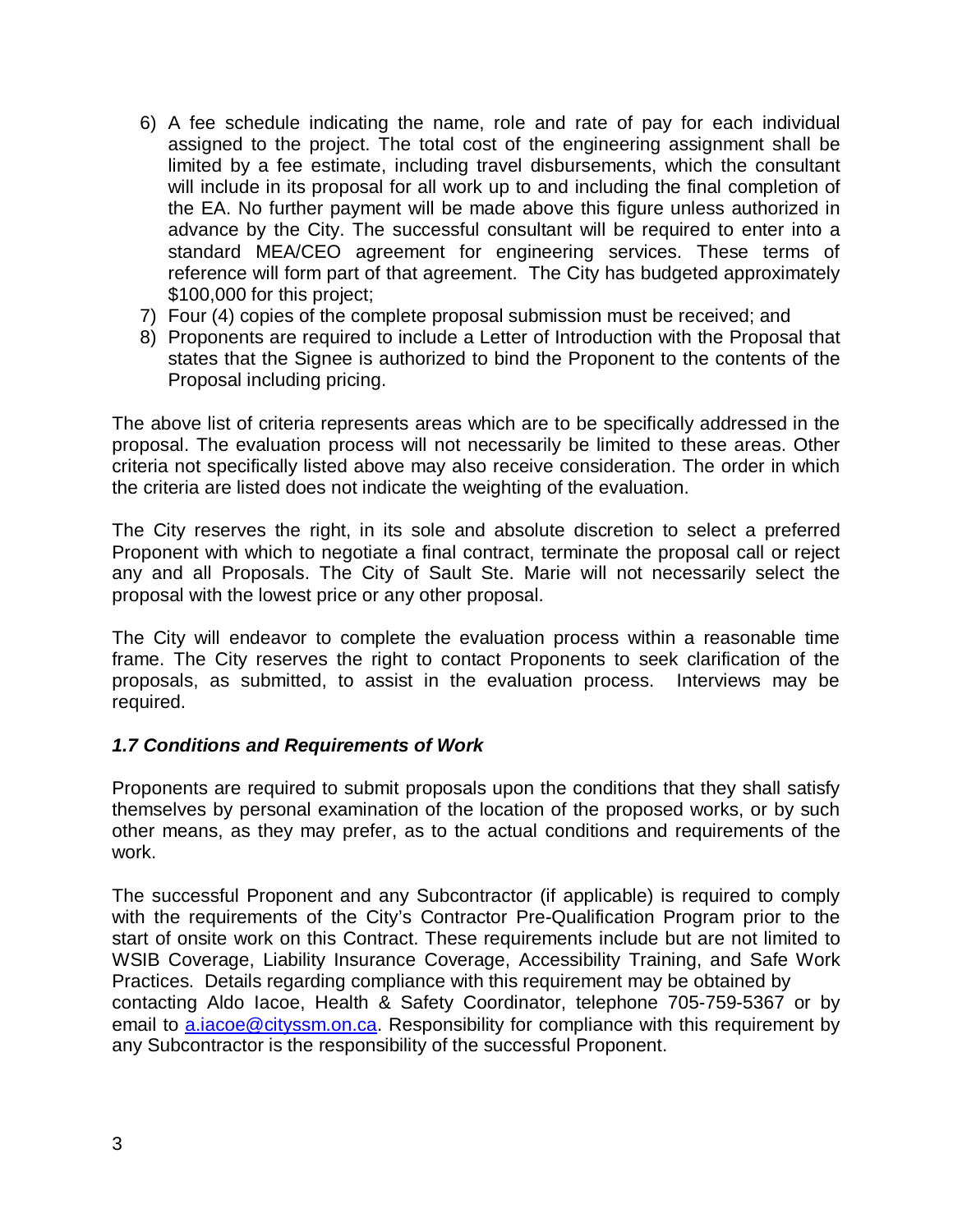# *1.8 Proposal Left Open*

The Proponent shall keep its proposal open for acceptance for sixty (60) days after the closing date.

#### *1.9 Schedule*

- (A) Release of RFP: May 15, 2017
- (B) Submission of Proposal: June 14, 2017
- (C) Recommendation of Award: June 26, 2017
- (D) Signing of Agreement: June 27, 2017
- (E) Commencement of Services: July 1, 2017
- (F) Completion of the Study: January 31, 2018 (tentative, subject to EA requirements)

The City reserves the right to alter the scheduling of items "C" to "F". Proponents are asked to designate one contact person to whom any additional information deemed to be relevant to the proposal may be communicated.

#### *1.10 Incurred Costs*

The City will not be liable for, nor reimburse any Proponent for costs incurred in the preparation of proposals or any other costs such as preparation for, and attendance at interviews that may be required as part of the evaluation process.

#### *1.11 Alterations to Documents*

No electronic reproduction or alteration of the original document will be permitted under any circumstance. The Proponent shall not change the wording of the proposal after submission; and no words or comments shall be added to the general conditions or detailed specifications unless requested by the City for the purpose of clarification.

#### *1.12 Confidentiality*

No Proponent shall have the right to review or receive any information with respect to a proposal, documentation, or information submitted by any other Proponent. The content of the proposal, and all documentation, and information shall be held in confidence by the City subject only to the provision of freedom of information and privacy legislation, including without limitation, the Municipal Freedom of Information and Protection of Privacy Act.

#### **1.***13 Municipal Freedom of Information & Protection of Privacy Act*

The Corporation of the City of Sault Ste. Marie is governed by the provisions of the Municipal Freedom of Information and Protection of Privacy Act. All documents submitted to the City in response to this Request for Proposal become the property of the City and as such will be subject to the disclosure provisions of the Act. The Act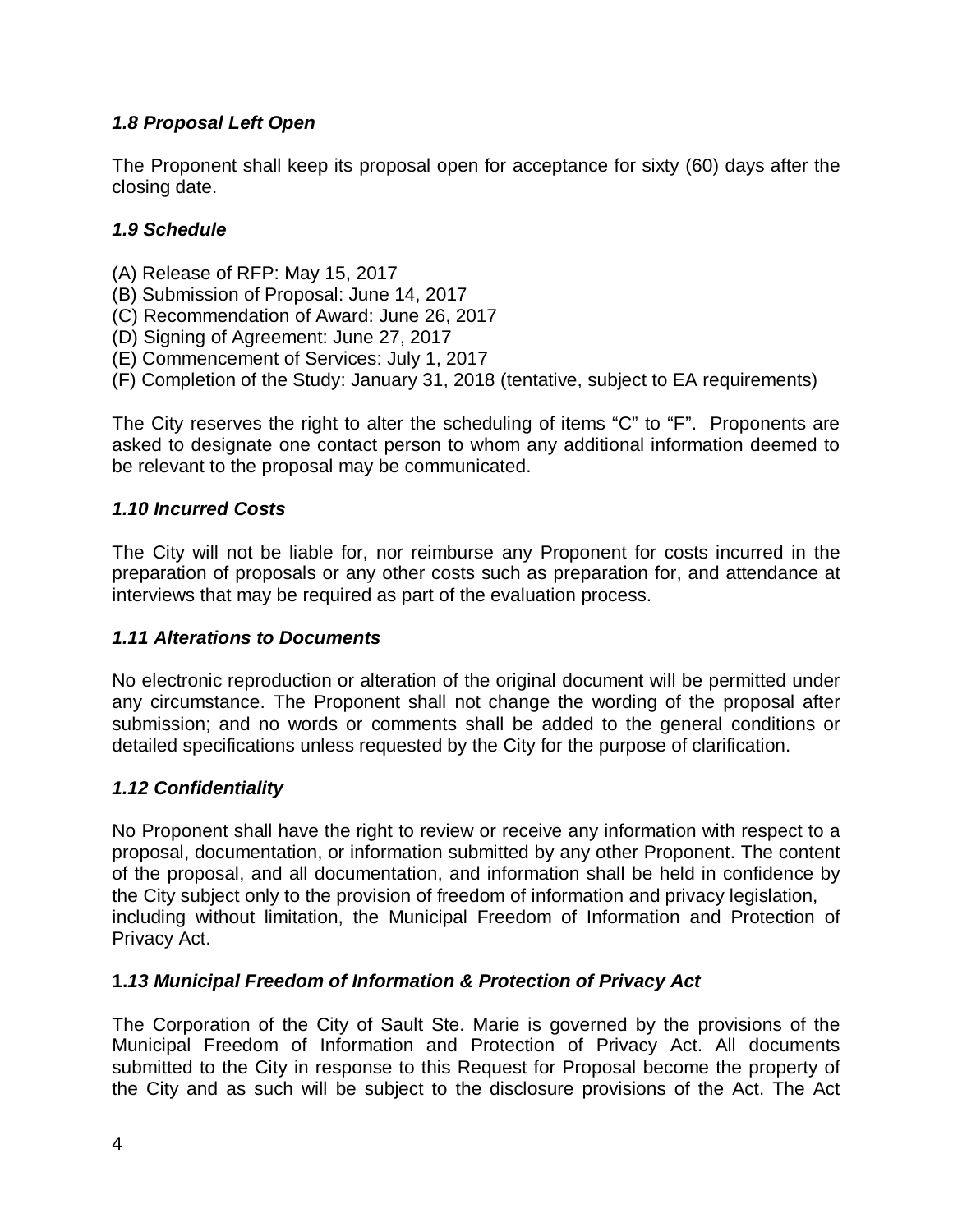gives persons a right of access to information held by the municipality. The right of access is subject to exemptions contained in the Act.

#### *1.14 Indemnification*

The successful Proponent will indemnify and save harmless the City against and from all actions, causes of action, interest, claims, demands, costs, damages, expenses or loss which the City may bear, suffer, incur, become liable for, or be put to by reason of any damage to property or injury or death to persons by reason of, arising out of or in consequence of breach, violation of non-performance by the successful Proponent of any provision of the agreement, or by reason of or arising out of the use of the premises or in connection with the work covered by this contract, or by reason of or arising out of any act, neglect or default by the successful Proponent or any of its agents or employees or any other person or persons, in, on, or about the premises.

 The Proponent further covenants that the indemnity herein contained shall extend to all claims, loss, cost and damages by reason of or arising out of improper field inspection practices in connection with this Agreement by the Proponent, its servants or agents, whether or not these have been approved by the City, its servants or agents. The rights to indemnity contained in this paragraph shall survive any termination of this agreement, anything in this agreement to the contrary notwithstanding.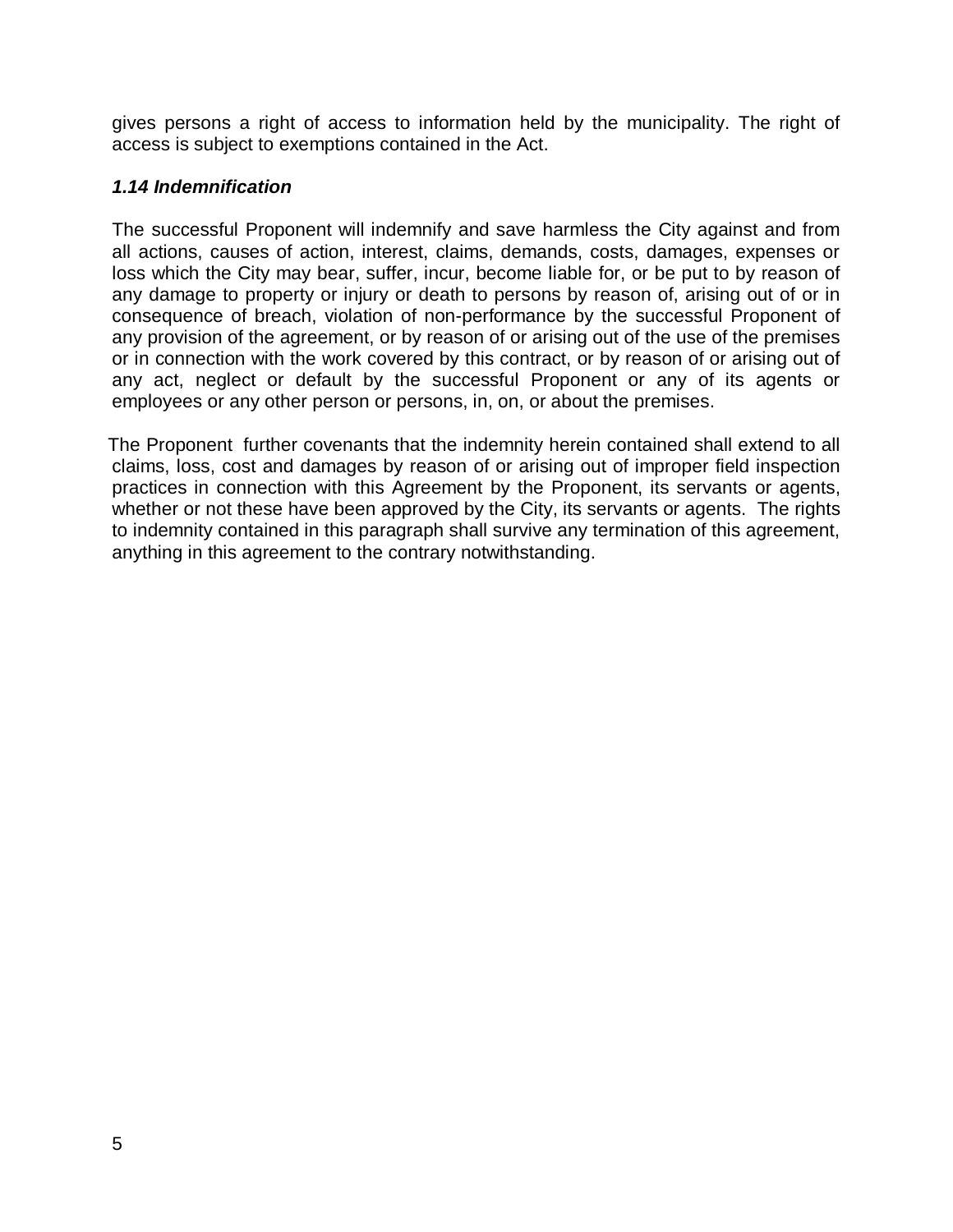# **SECTION 2**

# **TERMS OF REFERENCE**

#### *2.1 Introduction*

The City is requesting proposals from qualified traffic engineering and urban design specialists to provide services associated with a study to determine what, if any, changes should be made to these one-way traffic routes in the City's downtown (refer to the attached plan).

Historically, the downtown was the center of all community and these one-way streets provided vehicular access to and from the International Bridge, shopping centers and businesses. While the downtown is still a viable business district, there has been a shift in vehicular traffic away from the downtown to the north (Great Northern Road/ Second Line). New commercial and residential development activity has also followed to the north with the relocation of the Sault Area Hospital, two high schools and the emergence of new large chain retail stores. Further, the construction of Carmen's Way in 2005 has diverted truck traffic from the International Bridge away from Bay Street, Church Street and Wellington Street.

The successful consultant will collect and analyze information to develop recommendations, conduct environmental assessment, weigh disadvantages and benefits as well as develop preliminary cost estimates for the various options.

In particular, the successful proponent will compare the socio-economic environment in the City with other similar communities to determine if the benefits of the one-way traffic routes are still relevant.

The successful proponent will also carry out an infrastructure planning and design alternatives study to develop, evaluate, and recommend options for improved traffic flow, walking, cycling, transit, streetscape as well as public realm improvements in the downtown area.

#### *2.2 Existing Documentation*

It will be up to the Proponent to become familiar with the details of the following documents, as required:

- City of Sault Ste. Marie Transportation Master Plan (2015)
- City of Sault Ste. Marie Truck Route Class EA and Transportation Planning Study (Reed Voorhees 2002)
- Downtown Development Strategy http://www.saultstemarie.ca/downtowndevelopment
- Various other historic reports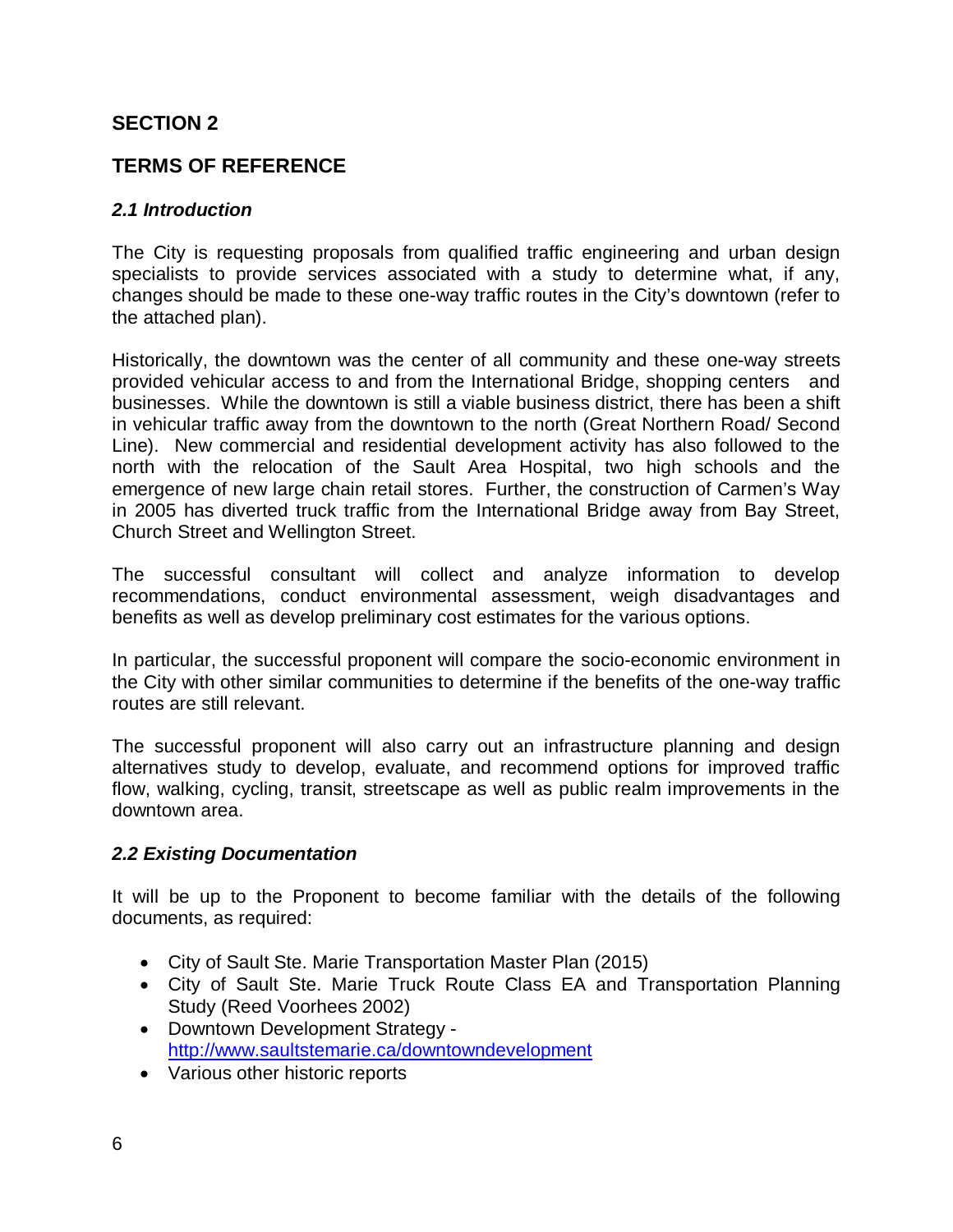These documents can be viewed at the Engineering Division on the fifth floor of the Civic Center.

### *2.3 Municipal Class Environmental Assessment Requirements*

It is the opinion of the City Engineering Staff that the a preliminary feasibility study on the one-way vs two-way traffic routes in the downtown will be the first step in conducting a Municipal Class Environmental Assessment ("EA"). Should the preliminary recommendations be to convert to two-way traffic, a Schedule B or C EA would be required. The successful consultant will determine the schedule and conduct the required EA. Should the study reveal that it is not recommended to convert to two-way traffic, then a Schedule A+ would be sufficient and no further reports necessary. Regardless of the recommendation, the City would anticipate at least one public information session to gauge the public interest and solicit public and agency input.

# *2.4 Traffic Modelling*

City staff is open to the recommendations of the successful proponent which may include traffic modelling of the downtown. The City currently uses Synchro for traffic modelling.

# *2.5 Suggested Evaluation Criteria*

The following sections are criteria that the City views as important and the successful proponent may consider these in its report.

#### 2.5.1. Transportation

- Existing and future multi-modal conditions
- Overall safety and service at the intersections
- Ability to encourage and increase the sustainable and active modes of walking and cycling and use of public transit
- Ability to accommodate commercial vehicles
- Impacts on adjacent streets
- Impacts to public transit
- Impacts to emergency services vehicles
- Impacts to Para-bus vehicles/other accessible loading
- Impact on on-street and off-street parking
- Speed limits and traffic signal synchronization review

#### 2.5.2 Urban Design

- Existing streetscape vision as articulated in Complete Streets Manual and Downtown Strategy and implemented design
- Enhance the existing streetscape design including sidewalks, and treed boulevards
- Enhance the identity and character of the Downtown
- Provide convenient and safe opportunities for pedestrians of all ages and abilities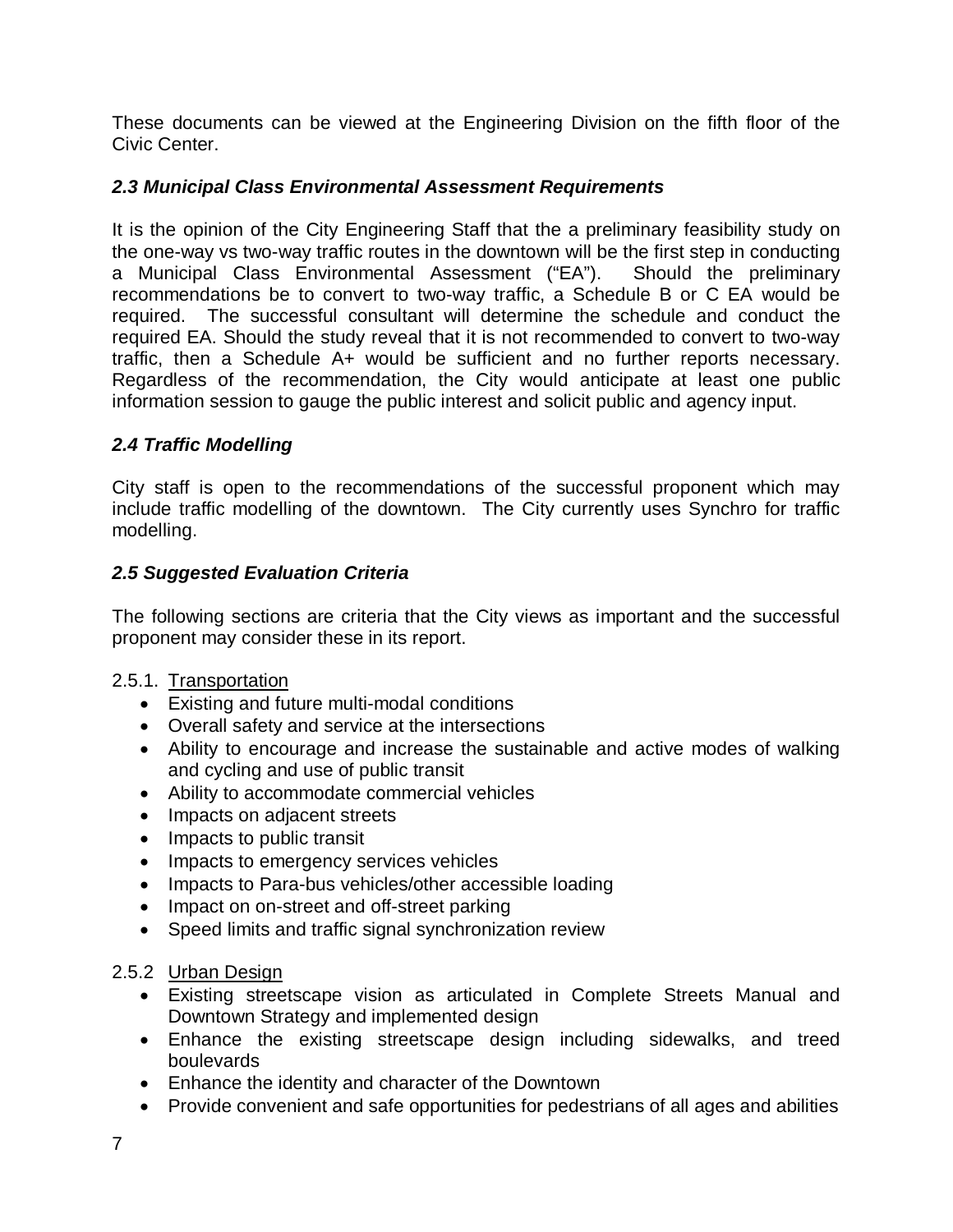- Support an improved connections between Queen Street and the Waterfront
- 2.5.3 Socioeconomic Environment
	- Changes in access to various locations
	- Support and connect to local parks and the open space network
	- Noise and vibration
	- Impact on/enhancement of barrier-free design

# 2.5.4 Economic Development

- Enhance experience for tourists and improve downtown way finding
- Impact on existing land uses
- Enhance development potential and attractiveness of key development sites
- Incorporate seasonal revenue-generating private uses on sidewalks (e.g., patios)
- Encourage residential development
- Incorporate flexible event space to support cultural vibrancy and tourism

# 2.5.5 Cultural Environment

- Heritage building
- Cultural heritage features
- Archeological resources

# 2.5.6 Natural Environment

- Ability to meet the criteria in the Stormwater Investigative Study
- Air quality (i.e., emissions)
- Climate change

#### 2.5.7 Engineering and Cost Estimates

- Utility relocation
- Capital costs
- Operation and maintenance
- Property acquisition costs
- Construction feasibility and staging

# *2.6 Project Requirements*

#### Communications - Meetings, Workshops and Public Information Centres

Public engagement will be very important to the success of this project. The successful proponent will determine the number of progress meetings and Public Information Centres and outline them in the proposal.

The minimum is expected to be:

- 5 Project Meetings with City staff
- 2 Public Information Centres (Schedule A+, B or C Requirement for Class EA)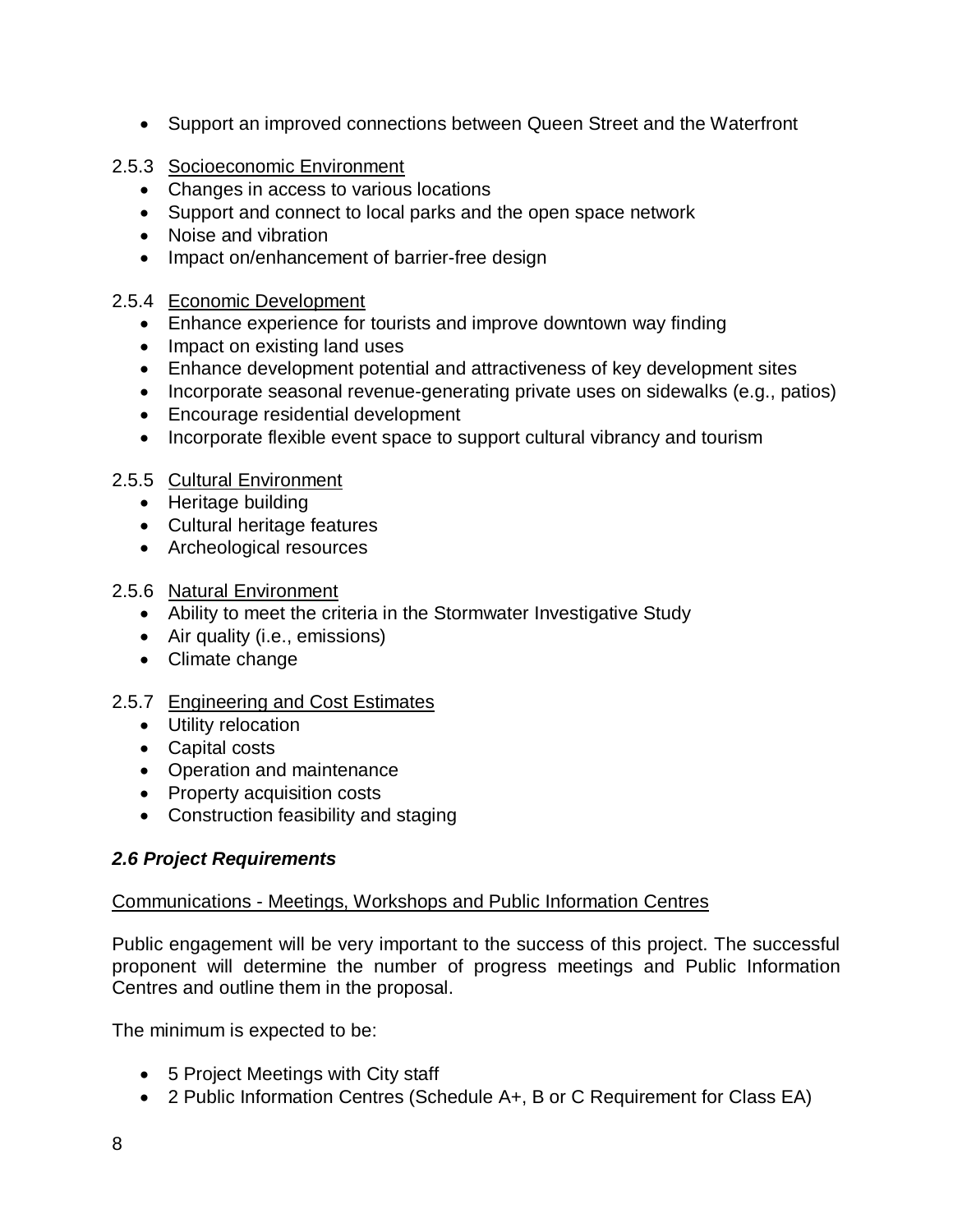Feasibility Study and/or Project File Report or Environmental Study Report depending on the schedule of EA

#### Project Scope and Time-Frame

The exact project scope will be influenced by the work plan set out by the successful consultant and through the outcome of the Class EA. This study shall be completed by spring of 2018 in order that recommendations may be incorporated into the 2018 Capital Construction Plan.

#### *2.7 Project Deliverables*

The project deliverables of this assignment shall include:

- Preliminary Feasibility Reports
- Environmental Study Report for the EA
- Production and distribution of public notices
- Collection and analysis of all agency and public feedback, questionnaires, and subsequent responses